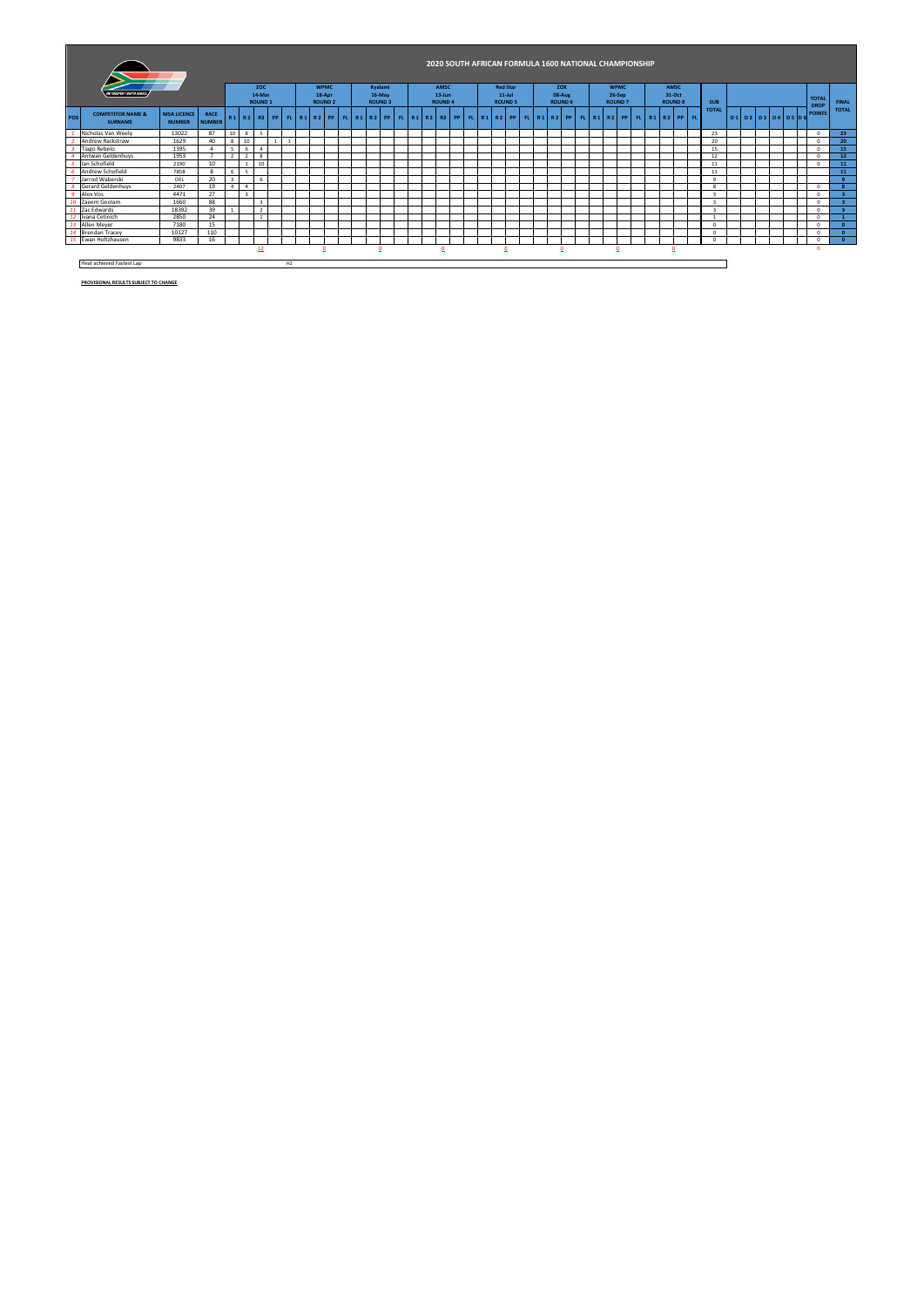| Internal Championship Class B |  |
|-------------------------------|--|
|                               |  |

m.

| 2020 SOUTH AFRICAN FORMULA 1600 NATIONAL CHAMPIONSHIP -CLASS B  |                                                |                                     |                              |                                                           |        |                |  |    |  |                           |                |  |             |                |                                |                |  |           |                |  |        |                |        |                |  |        |                                                                             |  |            |                     |
|-----------------------------------------------------------------|------------------------------------------------|-------------------------------------|------------------------------|-----------------------------------------------------------|--------|----------------|--|----|--|---------------------------|----------------|--|-------------|----------------|--------------------------------|----------------|--|-----------|----------------|--|--------|----------------|--------|----------------|--|--------|-----------------------------------------------------------------------------|--|------------|---------------------|
|                                                                 |                                                |                                     |                              |                                                           |        |                |  |    |  |                           |                |  |             |                | <b>INVESTCHEM FORMULA 1600</b> |                |  |           |                |  |        |                |        |                |  |        |                                                                             |  |            |                     |
| Kyalami<br>AMSC<br><b>ZOC</b><br><b>WPMC</b><br><b>Red Star</b> |                                                |                                     |                              |                                                           |        |                |  |    |  | <b>ZOX</b><br><b>WPMC</b> |                |  | <b>AMSC</b> |                |                                |                |  |           |                |  |        |                |        |                |  |        |                                                                             |  |            |                     |
|                                                                 | <b>MOTORSPORT SOUTH AFRICA</b>                 |                                     |                              |                                                           | 14-Mar |                |  |    |  | 18-Apr                    |                |  | 16-May      |                | $13$ -Jun                      |                |  | $11$ -Jul |                |  | 08-Aug |                | 26-Sep |                |  | 31-Oct |                                                                             |  |            |                     |
|                                                                 |                                                |                                     |                              |                                                           |        | <b>ROUND 1</b> |  |    |  |                           | <b>ROUND 2</b> |  |             | <b>ROUND 3</b> |                                | <b>ROUND 4</b> |  |           | <b>ROUND 5</b> |  |        | <b>ROUND 6</b> |        | <b>ROUND 7</b> |  |        | <b>ROUND 8</b>                                                              |  | <b>SUB</b> | <b>FINAL</b>        |
| POS                                                             | <b>COMPETITOR NAME &amp;</b><br><b>SURNAME</b> | <b>MSA LICENCE</b><br><b>NUMBER</b> | <b>RACE</b><br><b>NUMBER</b> | R1   R2   R3   PP   FL   R1   R2   PP   FL   R1   R2   PP |        |                |  |    |  |                           |                |  |             |                |                                |                |  |           |                |  |        |                |        |                |  |        | FL R1 R2 R3  PP  FL R1 R2  PP  FL R1 R2  PP  FL R1 R2  PP  FL R1 R2  PP  FL |  |            | <b>TOTAL POINTS</b> |
|                                                                 | Ivana Cetinich                                 | 2850                                | 24                           | 10                                                        | 8      | 8              |  |    |  |                           |                |  |             |                |                                |                |  |           |                |  |        |                |        |                |  |        |                                                                             |  | 26         | 26                  |
|                                                                 | Ian Schofield                                  | 2190                                | 10                           |                                                           | 10     | 10             |  |    |  |                           |                |  |             |                |                                |                |  |           |                |  |        |                |        |                |  |        |                                                                             |  | 22         | 22                  |
|                                                                 | <b>Allen Meyer</b>                             | 7180                                | 15                           |                                                           | -6     | -6             |  |    |  |                           |                |  |             |                |                                |                |  |           |                |  |        |                |        |                |  |        |                                                                             |  | 20         | 20 <sub>2</sub>     |
|                                                                 |                                                |                                     |                              |                                                           |        |                |  |    |  |                           |                |  |             |                |                                |                |  |           |                |  |        |                |        |                |  |        |                                                                             |  |            | 68                  |
|                                                                 | Heat achieved Fastest Lap                      |                                     |                              |                                                           |        |                |  | H2 |  |                           |                |  |             |                |                                |                |  |           |                |  |        |                |        |                |  |        |                                                                             |  |            |                     |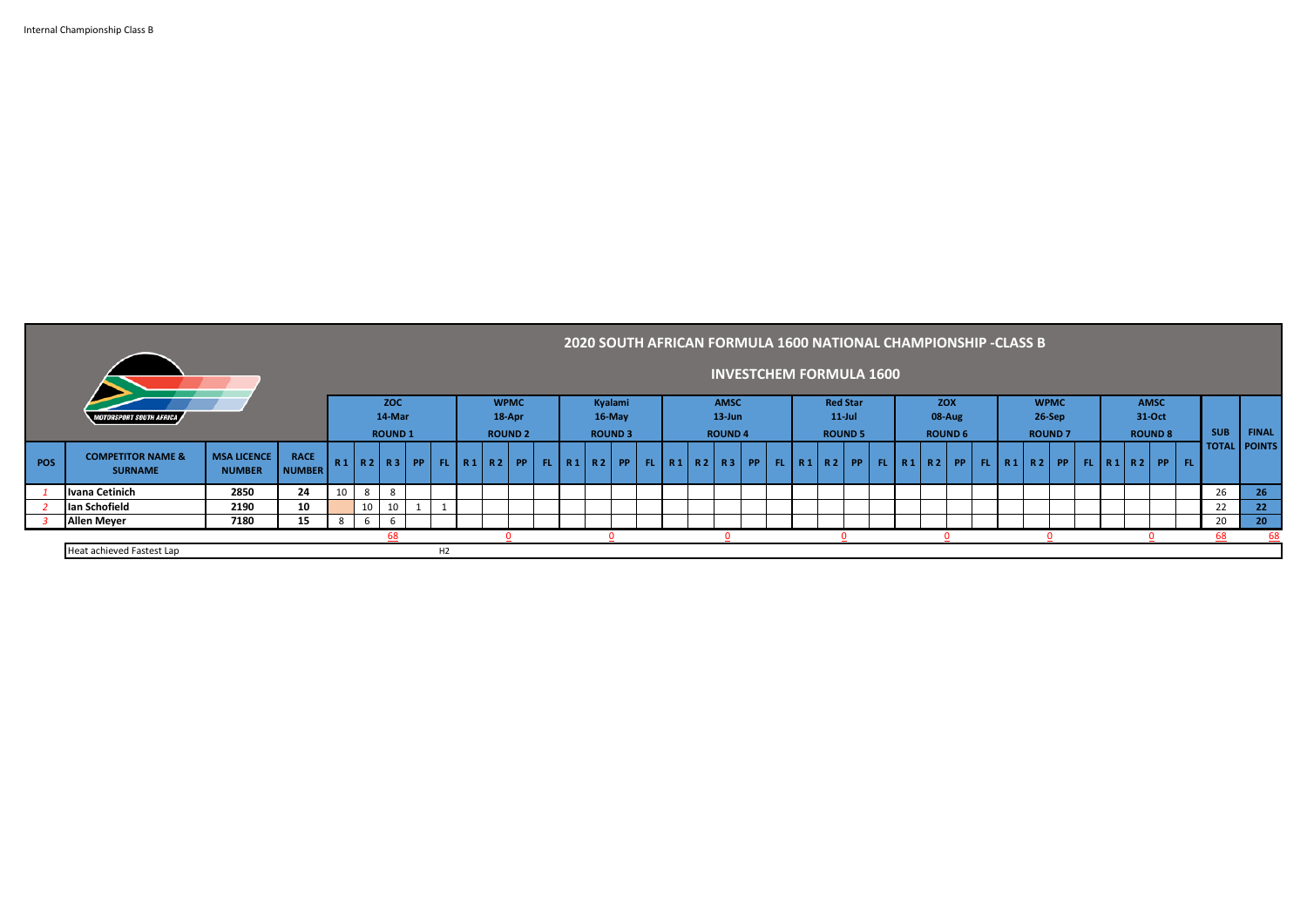

## **ROUND 1 - NATIONAL CHAMPIONSHIP INVESTCHEM FORMULA 1600 POINTS ZWARTKOPS RACEWAY**

**14-Mar**



| 1 Nicholas van Weely | 10 |  |
|----------------------|----|--|
| 2 Andrew Rackstraw   |    |  |
| 3 Andrew Schofield   |    |  |
| 4 Tiago Rebelo       | 5  |  |
| 5 Gerard Geldenhuys  |    |  |
| 6 Jarrod Waberski    | 3  |  |
| 7 Antwan Geldenhuys  |    |  |
| 8 Zac Edwards        |    |  |

|                      | Η1     |  |                      | Н2 |  |                      | H3  |
|----------------------|--------|--|----------------------|----|--|----------------------|-----|
| 1 Nicholas van Weely | 10     |  | 1 Andrew Rackstraw   | 10 |  | 1 Ian Schofield      | 10  |
| 2 Andrew Rackstraw   | 8      |  | 2 Nicholas van Weely | 8  |  | 2 Antwan Geldenhuys  | - 8 |
| 3 Andrew Schofield   | 6      |  | 3 Tiago Rebelo       | 6  |  | 3 Jarrod Waberski    | 6   |
| 4 Tiago Rebelo       |        |  | 4 Andrew Schofield   |    |  | 4 Nicholas van Weely |     |
| 5 Gerard Geldenhuys  |        |  | 5 Gerard Geldenhuys  |    |  | 5 Tiago Rebelo       | 4   |
| 6 Jarrod Waberski    | ົ      |  | 6 Alex Vos           |    |  | 6 Zaeem Goolam       |     |
| 7 Antwan Geldenhuys  | $\sim$ |  | 7 Antwan Geldenhuys  |    |  | 7 Zac Edwards        |     |
| 8 Zac Edwards        |        |  | 8 Ian Schofield      |    |  | 8 Ivana Cetinich     |     |

| H1 |  |  |                      |    |  |                      |    |  |
|----|--|--|----------------------|----|--|----------------------|----|--|
| 10 |  |  | 1 Andrew Rackstraw   | 10 |  | 1 Ilan Schofield     | 10 |  |
| 8  |  |  | 2 Nicholas van Weely |    |  | 2 Antwan Geldenhuys  |    |  |
| 6  |  |  | 3 Tiago Rebelo       |    |  | 3 Jarrod Waberski    | 6  |  |
|    |  |  | 4 Andrew Schofield   |    |  | 4 Nicholas van Weely |    |  |
|    |  |  | 5 Gerard Geldenhuys  |    |  | 5 Tiago Rebelo       |    |  |
| 3  |  |  | 6 Alex Vos           |    |  | 6 Zaeem Goolam       |    |  |
| റ  |  |  | 7 Antwan Geldenhuys  |    |  | 7 Zac Edwards        |    |  |
|    |  |  | 8 Ian Schofield      |    |  | 8 Ivana Cetinich     |    |  |

| <b>Overall Total</b> |    |  | <b>Points to Date</b> |
|----------------------|----|--|-----------------------|
| 1 Nicholas van Weely | 23 |  | 1 Nicholas van Weely  |
| 2 Andrew Rackstraw   | 20 |  | 2 Andrew Rackstraw    |
| 3 Tiago Rebelo       | 15 |  | 3 Tiago Rebelo        |
| 4 Antwan Geldenhuys  | 12 |  | 4 Antwan Geldenhuys   |
| 5 Ian Schofield      |    |  | 5 Ian Schofield       |
| 6 Andrew Schofield   |    |  | 6 Andrew Schofield    |
| 7 Jarrod Waberski    | 9  |  | 7 Jarrod Waberski     |
| 8 Gerard Geldenhuys  | 8  |  | 8 Gerard Geldenhuys   |
| 9 Alex Vos           | າ  |  | 9 Alex Vos            |
| 10 Zaeem Goolam      | າ  |  | 10 Zaeem Goolam       |
| 11 Zac Edwards       | າ  |  | 11 Zac Edwards        |
| 12 Ivana Cetinich    |    |  | 12 Ivana Cetinich     |
|                      |    |  |                       |

| <b>Overall Total</b>       |    | <b>Points to Date</b>        |    |                  |  |
|----------------------------|----|------------------------------|----|------------------|--|
| 23<br>1 Nicholas van Weely |    | 1 Nicholas van Weely         | 23 | <b>Total Max</b> |  |
| 20<br>2 Andrew Rackstraw   |    | 2 Andrew Rackstraw           | 20 | 39 per Hea       |  |
| 15<br>3 Tiago Rebelo       |    | 3 Tiago Rebelo               | 15 | Total =119       |  |
| 12<br>4 Antwan Geldenhuys  |    | 4 Antwan Geldenhuys          | 12 |                  |  |
| 5 Ian Schofield<br>11      |    | 5 Ian Schofield              |    |                  |  |
| 6 Andrew Schofield<br>11   |    | 6 Andrew Schofield           |    |                  |  |
| 7 Jarrod Waberski          | 9  | <sup>7</sup> Jarrod Waberski | 9  |                  |  |
| 8 Gerard Geldenhuys        | 8  | 8 Gerard Geldenhuys          |    |                  |  |
| 9 Alex Vos                 |    | 9 Alex Vos                   |    |                  |  |
| 10 Zaeem Goolam            | 31 | 10 Zaeem Goolam              |    |                  |  |
| 11 Zac Edwards             |    | 11 Zac Edwards               |    |                  |  |
| 12 Ivana Cetinich          |    | 12 Ivana Cetinich            |    |                  |  |
|                            |    |                              |    |                  |  |

**1 Total Maximum Points scored over 3 Race Heat Event** 39 per Heat, plus 1 point Pole, plus 1 point fastest lap